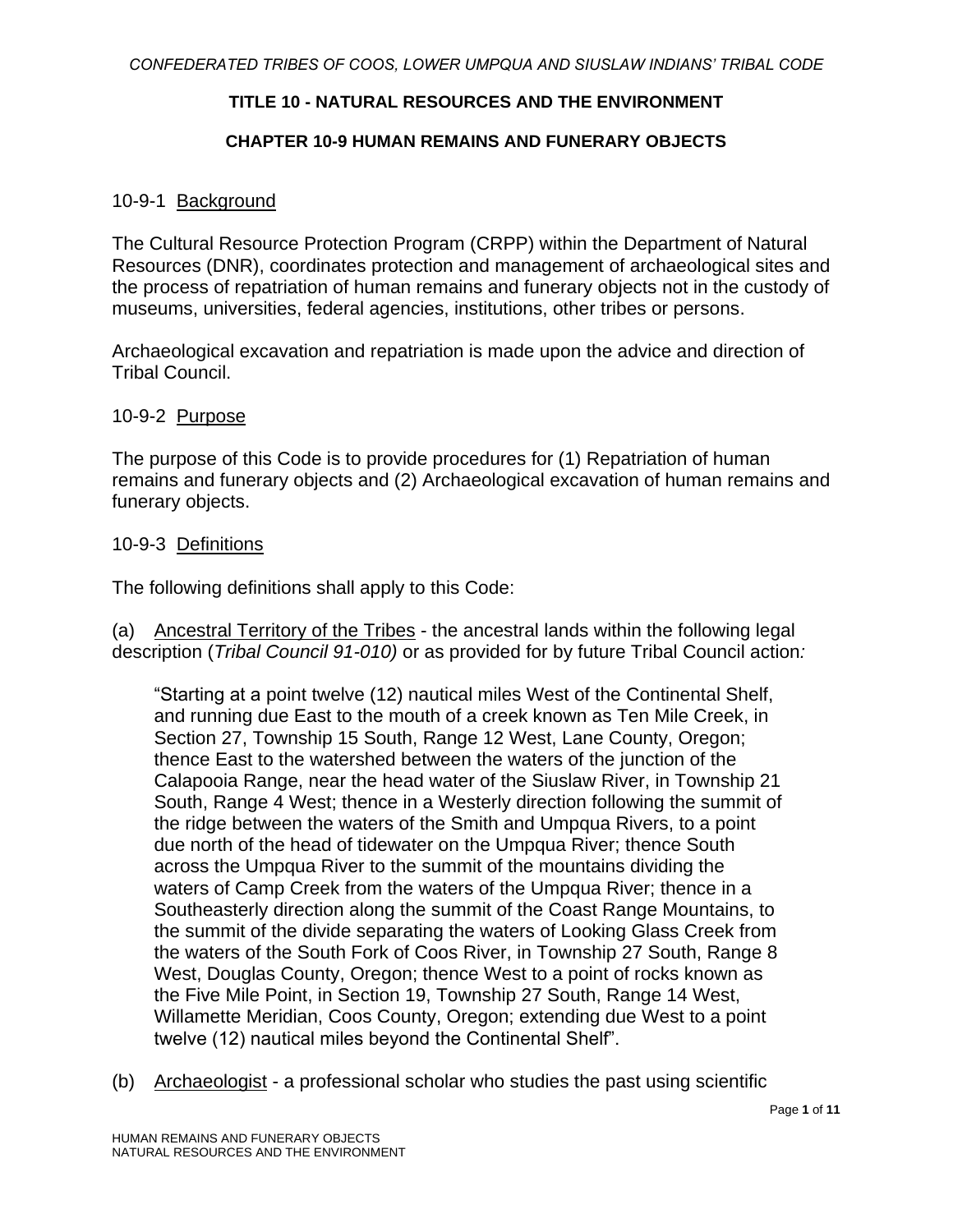methods with the goal of recording, interpreting, and preserving knowledge of ancient and contemporary cultures and who meets the Secretary of Interior's Standards for an Archaeologist [National Historic Preservation Act (NHPA) 36 CFR 61].

(c) Archaeological Deposit – soil, artifacts and features that are part of an Archaeological Site.

(d) Archaeological Excavations - a method of data collection in which Archaeologists remove the soil matrix and observe and record the location and context of archaeological finds.

(e) Archeological Sites - a site that contains the remains of past human activity in its original context. Archaeological Sites include sites found on the surface or below the surface of the ground and including submerged and submersible lands and the bed of the sea.

(f) Associated Funerary Objects - objects placed intentionally with Human Remains and still physically associated in space with such Human Remains. The location of objects within the grave fill or in immediate proximity to Human Remains shall be understood to be evidence of intentional placement with Human Remains.

(g) Burial Sites - any place of interment, by any means, natural or a physically prepared location, whether originally below, on or above the surface of the ground and including submerged and submersible lands and the bed of the sea and where remains and or Associated Funerary Objects are deposited, as part of the death rites or ceremonies of the Tribes.

(h) Cemetery - a Burial Site in which two (2) or more individuals were buried.

(i) Cultural Items - those items that are Unassociated Funerary Objects, sacred objects and items of cultural patrimony.

(j) Culturally Affiliated Indian Tribes - a relationship of shared group identity which can be reasonably traced historically or prehistorically between a present day Indian tribe. Cultural affiliation is established when the preponderance of the evidence -- based on geographical, kinship, biological, archeological, linguistic, folklore, oral tradition, historical evidence, or other information or expert opinion -- reasonably leads to such a conclusion.

(k) Cultural Resource Protection Program (CRPP) - the program of the Confederated Tribes of the Coos, Lower Umpqua and Siuslaw Indians within the Cultural Division of the Department of Natural Resources responsible for the protection of archaeological resources.

(l) Disturb - defacing, mutilating, injuring, exposing, removing, destroying, desecrating or molesting in anyway Archeological or Burial Site(s).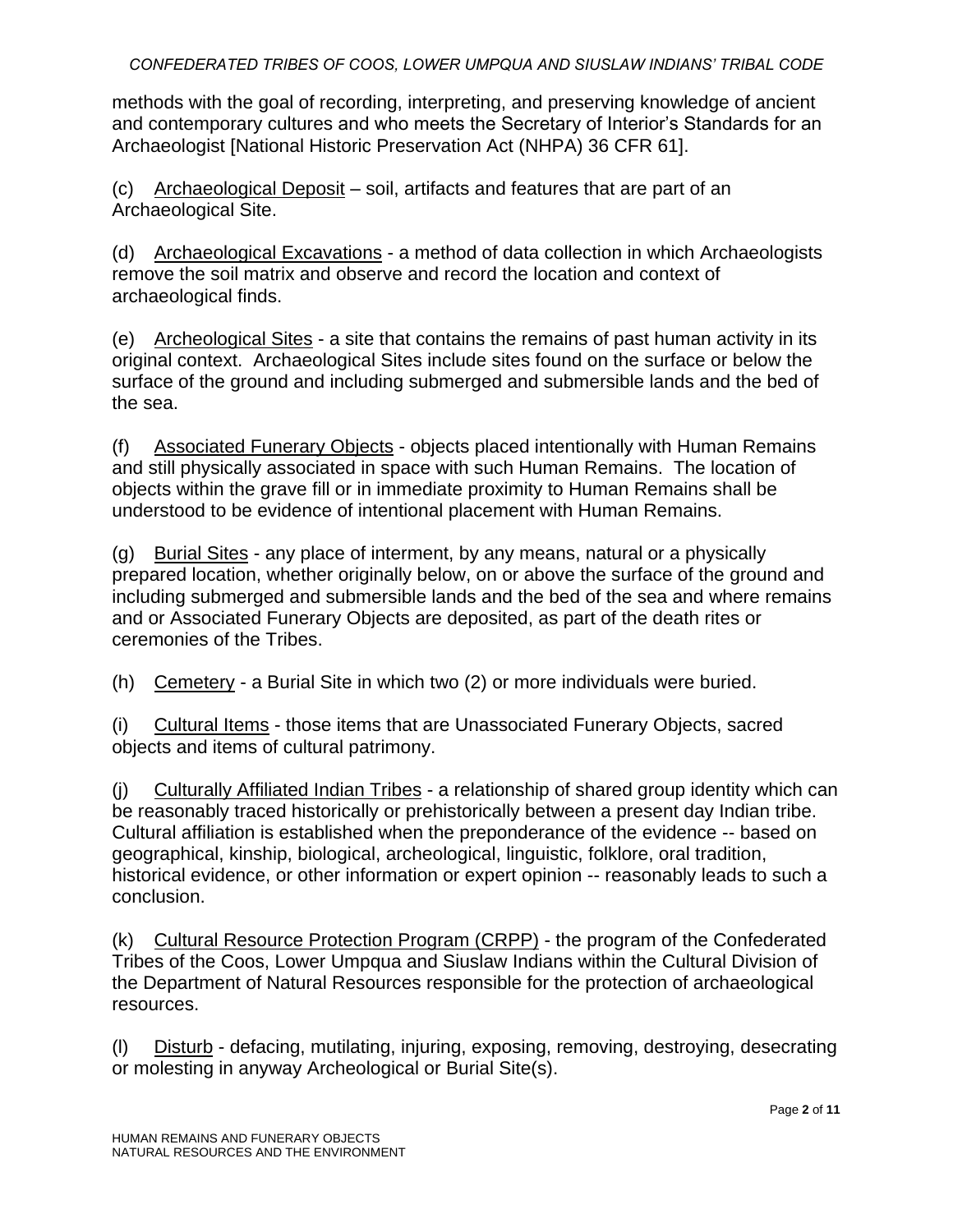(m) Human Remains - the physical remains of the body of a person of Native American or probable Native American ancestry buried within the Ancestral Territory of the Tribes. The term does not include remains or portions of remains that may reasonably be determined to have been freely given or naturally shed by the individual from whose body they were obtained, such as hair made into ropes or nets.

(n) Inadvertent Discovery -the unanticipated encounter or detection of Human Remains, Funerary Objects, sacred Objects, or objects of cultural patrimony found under or on the surface of the ground or water.

(o) Lead Response – direction and principle responsibility in the process of repatriation as defined in this policy by the Tribes in whose ancestral territory the Human Remains or Cultural Items were found or with which are most likely to be associated.

(p) Natural Disturbance - any natural process such as erosion or burrowing animals that disturb or expose Archaeological Sites including Burial Sites.

(q) Osteologist - a scientist that is an expert on anatomy that deals with the structure and function of bones.

(r) Repatriation - the transfer of legal interest in and physical custody of Native American Human Remains and or Cultural Items to lineal descendants or Culturally Affiliated Indian tribes.

(s) Scope of Work (SOW) - a written plan for the excavation of Archaeological or Burial Sites that is duly approved by the Tribes.

(t) Tribal Lands – all reservation and trust lands of the Tribes.

(u) Tribal Fee Lands – all land owned in fee status by the Tribes

(v) Unassociated Funerary Objects - objects intentionally placed with Human Remains but whose association has been disturbed through past Archaeological Excavation, Natural Disturbance or other Disturbance activities.

10-9-4 Excavation of Human Remains, Funerary Objects and Cultural Items

(a) Policy

Tribal Burial Sites are sacred. It is the Policy of the Tribes not to disturb Burial Sites unless subject to CLUSITC 10-9-4(b).

(b) Intentional Excavation

Intentional excavation of Burial Sites shall be done in conformity with CLUSITC 10-9-10 of this Code and shall be the responsibility of the CRPP. Intentional excavations may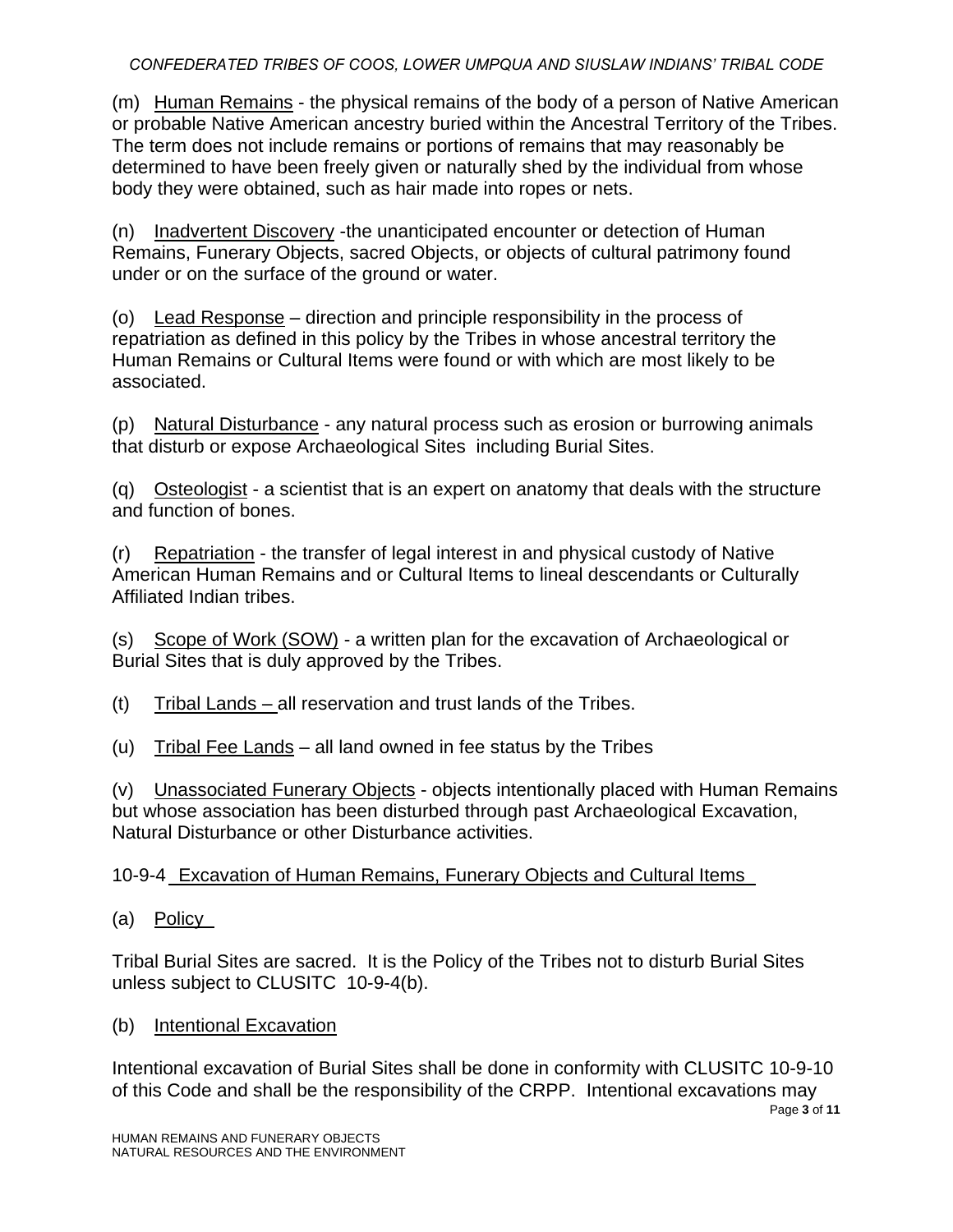be permitted if the Burial Site is in the following situations as determined by the Tribes' Archaeologist:

(1) Imminent danger of natural disturbance or illegal human-caused disturbance(s); or

(2) When avoidance of the Burial Site would impose an extreme hardship on the owner, manager or lawful user of the land in which the Burial Site is located.

# 10-9-5 Repatriation of Human Remains, Funerary Objects and Cultural Items

## (a) Human Remains

(1) The process to Repatriate Human Remains and associated funerary objects that are held in temporary custody by museums, universities, state or federal agencies, institutions or other tribes who have the expertise to make these determinations, and that need no further investigation to determine they are Native American Human Remains, and are not associated with any criminal activity such as looting of Archaeological or Burial Sites shall be performed under the responsibility of the Cultural Department.

(2) The process to Repatriate remains and associated funerary objects that need further investigation to determine if they are human and whether they are Native American Human Remains or are or may be associated with any criminal activity such as looting of Archaeological or Burial Sites shall be performed under the responsibility of the CRPP as outlined in section 10-9-8. Situations where further investigation may be needed include but are not limited to:

(A) inadvertent Discoveries

(B) possible criminal activities associated with the looting of Archaeological or Burial Sites

(C) a request by institutions, agencies or the public for the CRPP to investigate a location suspected to contain Human Remains or an object suspect to be Human Remains

# (b) Cultural Items

(1) The process to Repatriate Cultural Items that are held in temporary custody by museums, universities, state or federal agencies, institutions or other tribes who have the expertise to make these determinations, and that need no further investigation to determine they are Cultural Items, and are not associated with any criminal activity such as looting of Archaeological or Burial Sites shall be performed under the responsibility of the Cultural Department.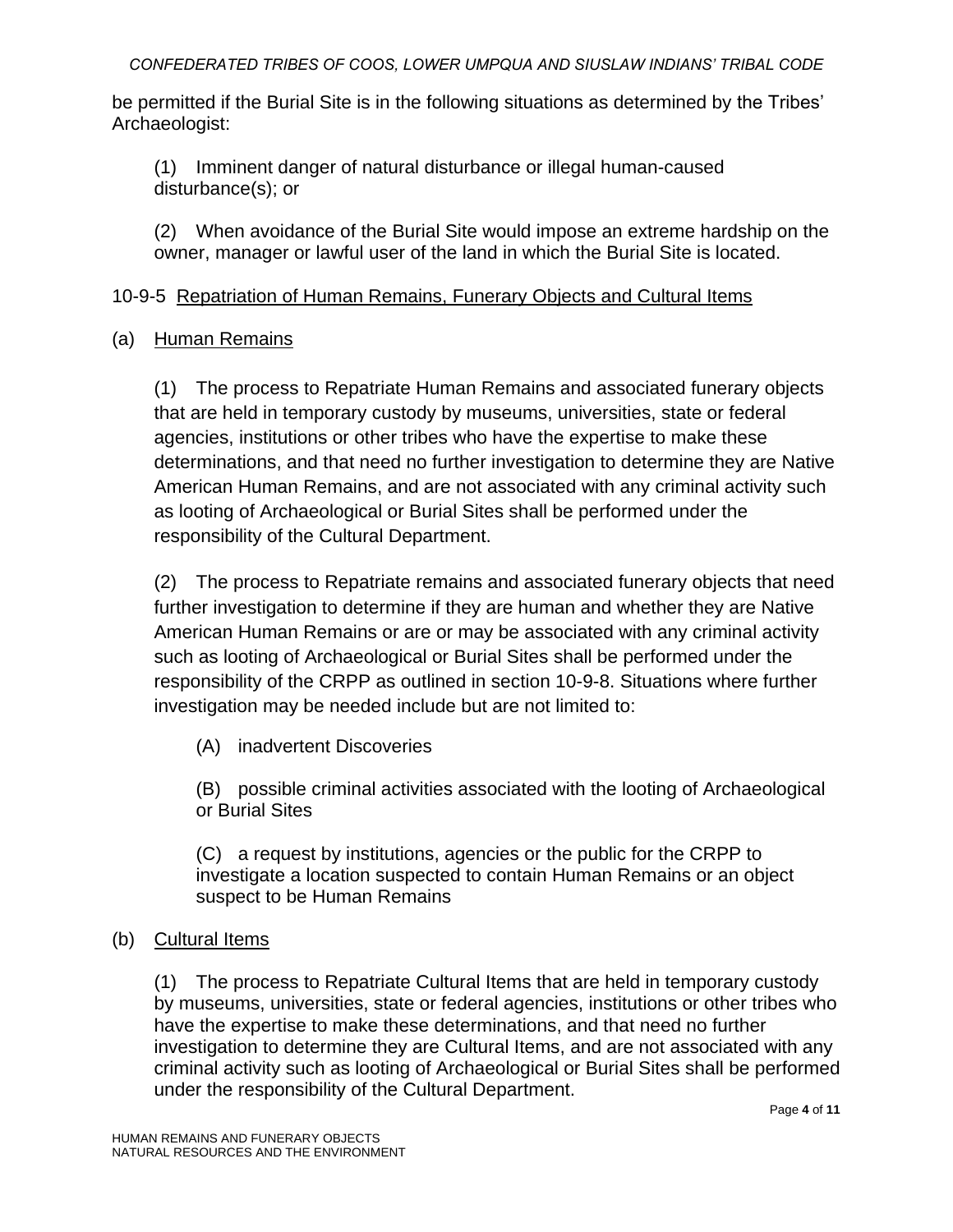(2) The process to Repatriate Cultural Items that need further investigation to determine if they are cultural items, or are or may be associated with any criminal activity such as looting of Archaeological or Burial Sites, shall be performed under the responsibility of the CRPP as outlined in section 10-9-8. Situations where further investigation may be needed include but are not limited to;

(A) inadvertent discoveries

(B) possible criminal activities associated with the looting of Archaeological or Burial Sites

(C) a request by institutions, agencies or the public for the CRPP to investigate a location suspected to contain Cultural Items or an object suspect to be a Cultural Item.

# 10-9-6 Re-interment of Human Remains and Funerary Objects

# (a) Human Remains

Human remains shall be reburied as follows:

(1) Together with all Associated Funerary Objects as soon as shall be reasonably practical, consistent with applicable state, federal or Tribal laws;

(2) As close to the original Burial Site as practical. If this is not practical, reburial shall occur in a designated Tribal burial location such as Baldich (Gregory Point) (Miluk); Wu'alach (Pioneer Cemetery) (Hanis); Takimiya (Umpqua Eden) (Lower Umpqua); or Ka'aich (Drew Cemetery) (Siuslaw); and

(3) In a manner consistent with procedures set forth by the Tribal Chief and the Cultural Committee, *provided that*, such procedures have first been approved by the Tribal Council unless otherwise delegated by the Tribal Council to the Chief.

# 10-9-7 Coordination with Other Interested Tribes

(a) Re-interment coordination shall be made in conformity with written resolutions made between these Tribes and other interested tribes if such resolutions have been adopted.

(b) When Human Remains or Funerary Objects are found within the Ancestral Territory of the Tribes as provided for in Resolution 91-010 or a successor resolution, the Tribes shall exercise the Lead Response, but may invite an interested tribe to participate in the repatriation, excavation, or re-interment of the Human Remains. It is the responsibility of the Tribal Chief, in consultation with the Culture Committee Chair, or the Chief's designee to notify and coordinate with other tribes of the Tribes' intent to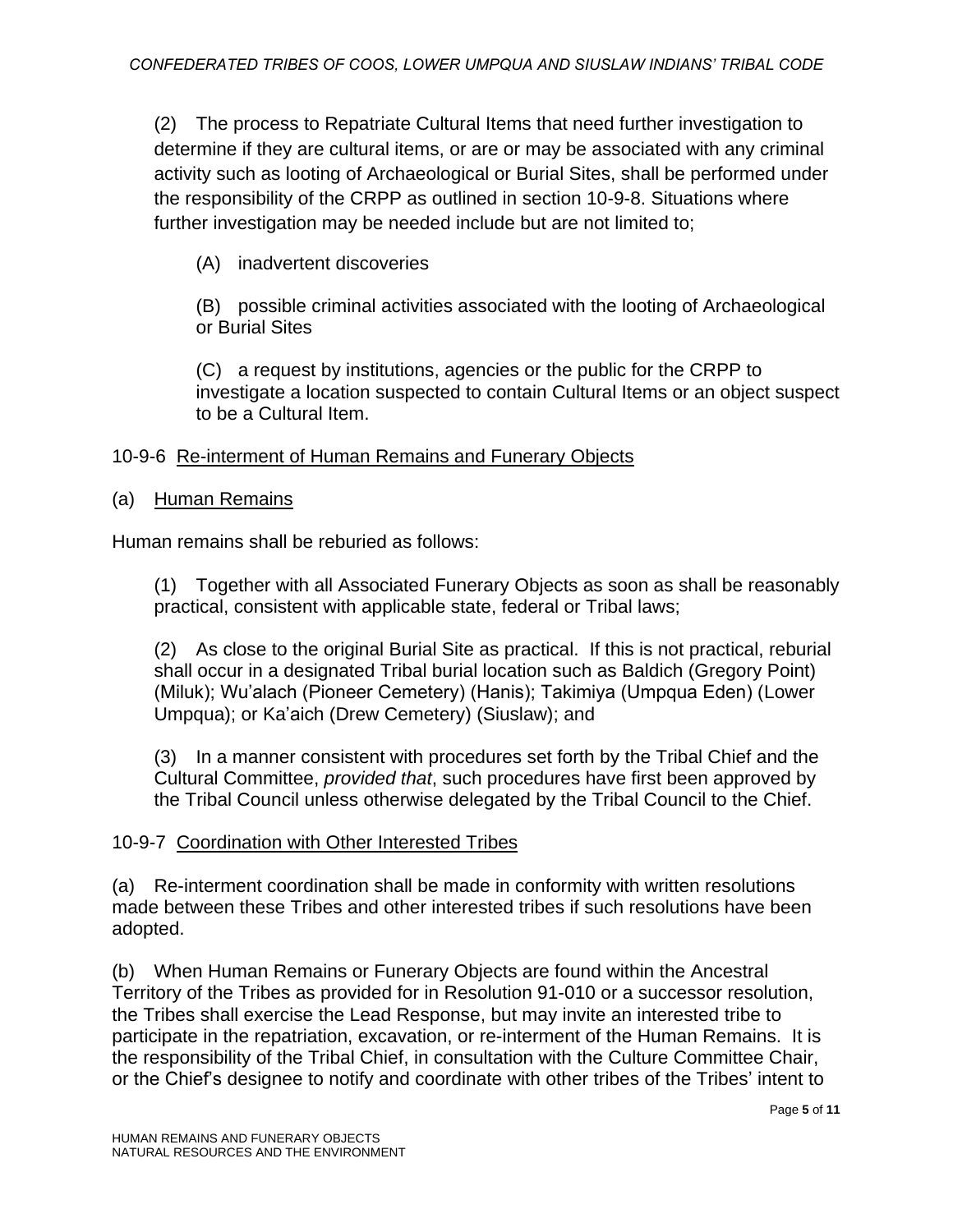exercise the Lead Response for the process to repatriate, excavate, or re-inter.

## 10-9-8 Procedure

#### (a) Inadvertent Discovery

(1) In the event of an Inadvertent Discovery or Disturbance of a Burial Site, or in the event of a report of known or suspected Human Remains or Funerary Objects which have become disassociated from a Burial Site or Archaeological Deposit, the CRPP shall coordinate the response to the Inadvertent Discovery. The CRPP shall report to the Director of the DNR in consultation with the Chief Executive Officer, the Tribal Chief, the Culture Committee Chair and Tribal Police Chief.

(2) The CRPP shall track the discovery, return, or repatriation process and issue a written report within thirty (30) days of the conclusion of the matter.

## (b) CRPP Responsibilities

The CRPP shall follow the following procedures upon receipt of notification of the inadvertent discovery of known or suspected Human Remains:

(1) Notification of possible Inadvertent Discovery is made to the DNR Director, Chief Executive Officer, Tribal Chief, Tribal Police Chief, and Culture Committee Chair.

(2) The CRPP investigates the discovery to determine if;

- (A) The remains are really human;
- (B) The Human Remains are Native American, and

(C) The Human Remains are isolated or associated with a disturbed Burial/Archaeological Site.

(3) When a Human Remains determination is made, whether Native American or not, the CRPP will call the State Police and Tribal Police Chief.

(4) If a Human Remains determination cannot be made, the CRPP will seek a determination from the County Medical Examiner.

(5) If a Human Remains determination is made, but a determination cannot be made as to whether the remains are Native American Human Remains, the CRPP will call the State Police and Tribal Police Chief, and the CRPP will seek confirmation from the County Medical Examiner.

(6) If the Human Remains are determined to be Native American and are not believed to be part of a forensic case and are located on State, private or Tribal Fee Lands, the Commission on Indian Services (CIS) and the State Historic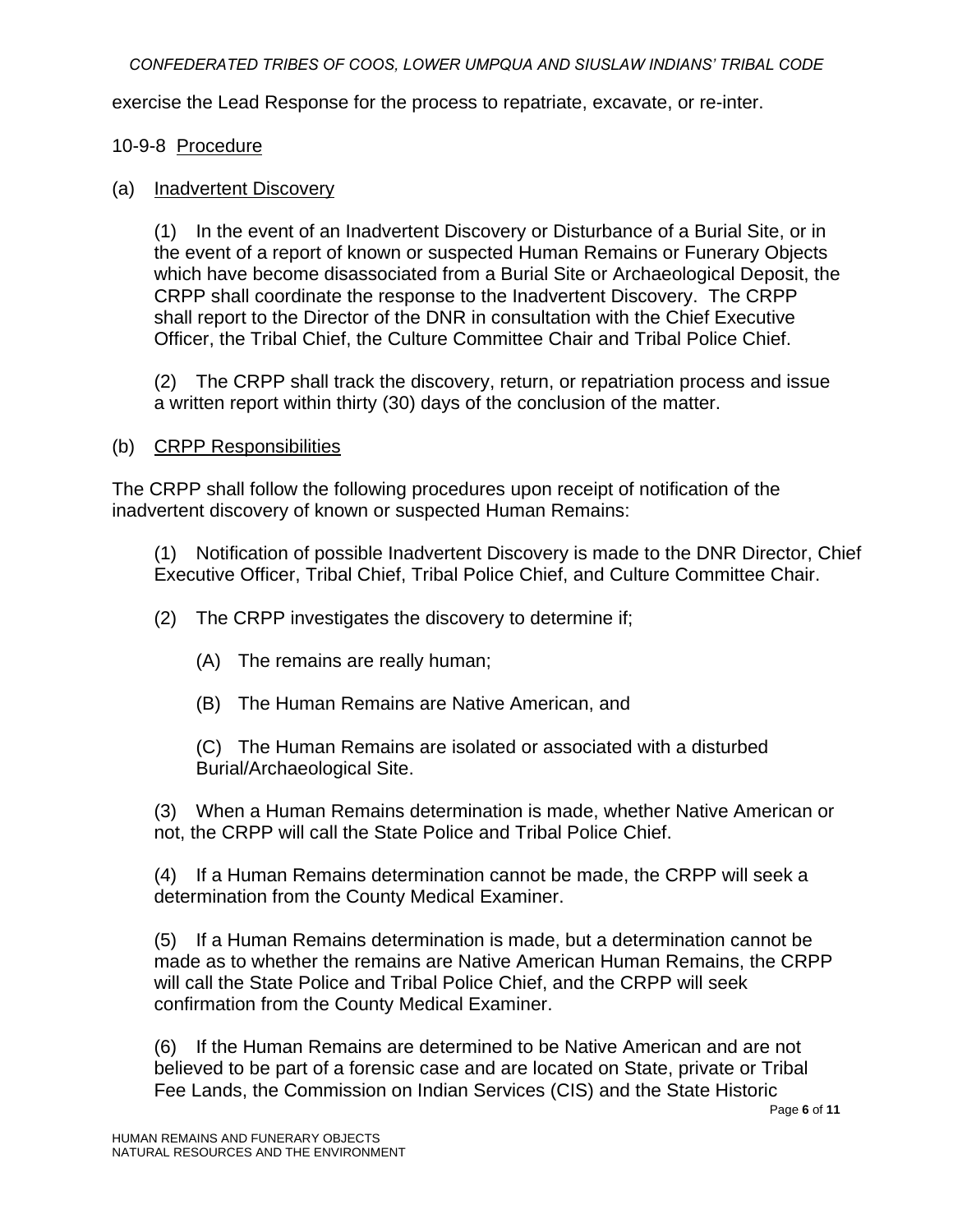Preservation Office (SHPO) will be contacted by the CRPP and other appropriate tribe(s) will be contacted by the Tribal Chief or his designee. If the discovery is found on federal lands, it is the responsibility of the land managing agency to contact CIS, SHPO and the appropriate tribe(s) and other appropriate tribe(s) will be contacted by the Tribal Chief or his designee. If the discovery is found on Tribal Lands as defined in 10-9-3(t), the CRCP will contact the DNR Director, Chief Executive Officer, the Tribal Chief, the Culture Committee Chair, Tribal Police Chief, and BIA and other appropriate tribe(s) will be contacted by the Tribal Chief or his designee

# (c) Decision on Whether or Not to Excavate a Burial Site

The Tribal Chief will consult with the Tribal Council and Culture Committee Chair regarding the discovery. The final decision as to whether or not to excavate the Burial Site will be made by the Tribal Council.

# 10-9-9 Permit Requirements

(a) Prior to beginning any ground disturbing activities, the Tribes, or individuals and organizations contracting with the Tribes, shall have the following permit(s):

(1) For State, private, or Tribal Fee Lands, the permit shall be issued by the State Historic Preservation Office (SHPO).

(2) For federal land, the permit shall be issued by the land managing agency as provided for under applicable federal law.

(3) On Tribal Lands, unless otherwise required by federal law, the permit shall be issued by the Tribes.

# 10-9-10 Intentional Excavation of Human Remains

Archaeological Excavations of Human Remains shall be conducted and completed by an Archaeologist. In addition, assistance may be provided by an Osteologist as provided for in CLUSITC 10-9-10(a).

# (a) Scope of Work

The CRPP develops a Scope of Work (SOW) that is approved by the Tribal Chief in consultation with the Chief Executive Officer and Culture Committee Chair.

The SOW shall include the following:

(1) Identification and documentation of Human Remains shall take place in the field and will involve visual inspection and measurements to aid in the determination of age, gender, stature and to note any other distinguishing features such as disease, injury or other osteological pathologies.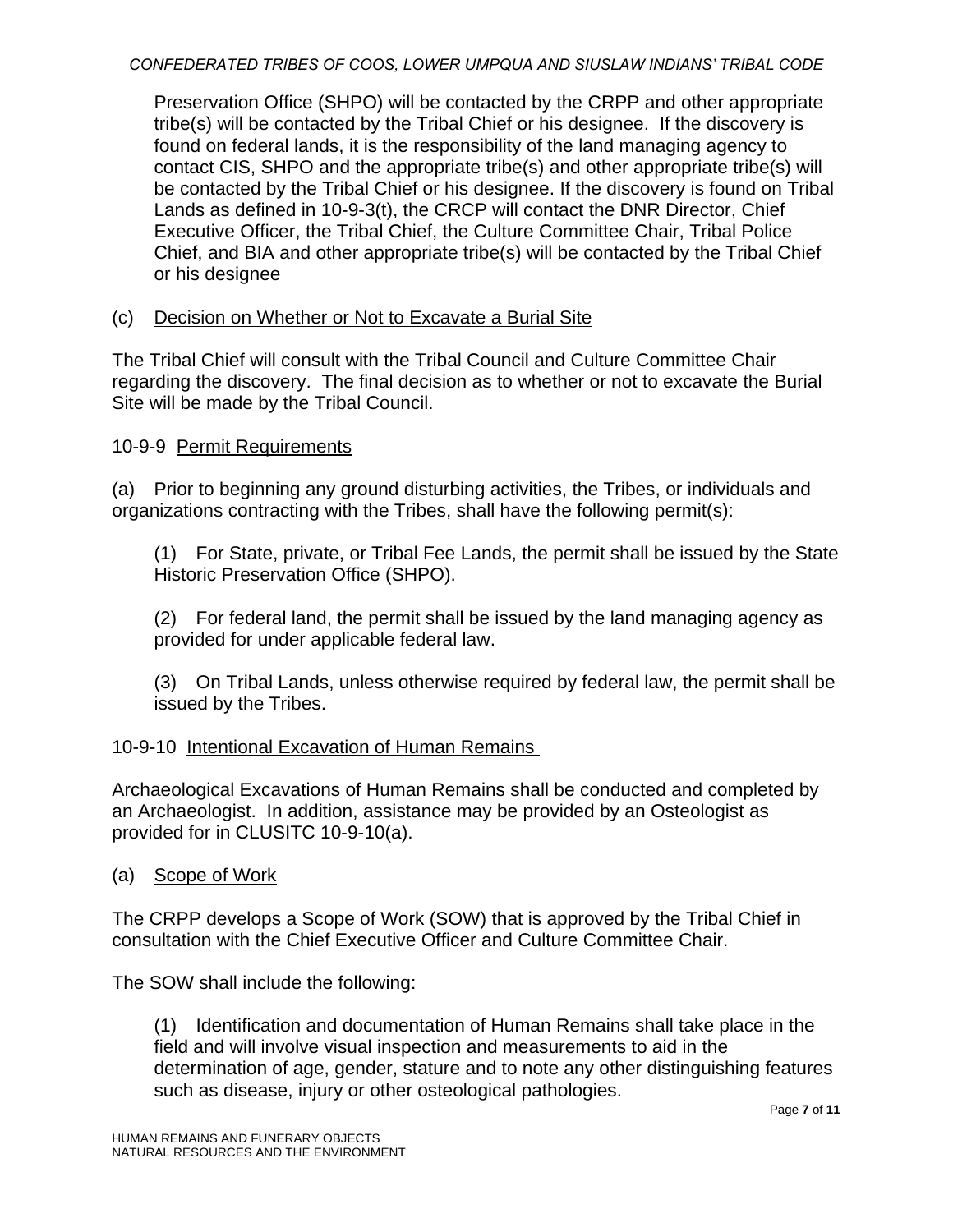(2) Some light cleaning of the bones will be allowed for the Archaeologist and/or Osteologist to complete their field analysis and potentially re-associate isolated bone elements to determine the number of individuals present for reburial.

(3) The remains of the Tribes' people shall not be subjected to destructive skeletal analysis unless preapproved by the Tribal Council in consultation with the Culture Committee Chair.

(4) Any additional analysis recommended from the Archaeologist and/or Osteologist shall be considered and approved on a case-by-case basis by the Tribal Chief.

(5) The Burial Site and the Human Remains may be photographed but all photographs shall be kept confidential within a separate burial appendix from the main archaeological report. This separate appendix shall only be accessed by written permission by the Tribal Chief in consultation with the Culture Committee Chair and, when not otherwise addressed in the archaeological excavation SOW, subject to the provisions of the Tribal Research Ordinance.

(6) All non-funerary items will be recovered from the excavation and removed for analysis by the Archaeologist conducting the excavation. When possible, all excavated materials will be returned to the Tribes for curation.

(7) The CRPP will coordinate the funding for the excavation.

(8) The CRPP will solicit requests for proposals for the excavation with the approved SOW. The CRPP will recommend to the Tribal Chief the contractor to complete the excavation, and the Tribal Chief will select the contractor. Standard Tribal procurement policies may be waived at the discretion of the Tribal Chief. Excavation can also be conducted internally by the CRPP if resources are available.

(9) The CRPP coordinates the excavation. At all times during the process of disturbing any Human Remains or Associated Funerary Objects, the CRPP and as available the Tribal Chief and Culture Committee Chair shall be available on-site to assist and ensure that the parties employed to remove or expose any Human Remains or Associated Funerary Objects carry out the procedure along the guidelines set forth in the SOW.

(10) The Tribal Chief and/or a designated tribal member will place the excavated Human Remains and Funerary Objects in an appropriate container (previously approved by the Tribal Chief).

(11) The CRPP, Tribal Chief or designated tribal member will personally transport the Human Remains and Funerary Objects to the administration building and secure them in the designated repository until reburial or until the end of the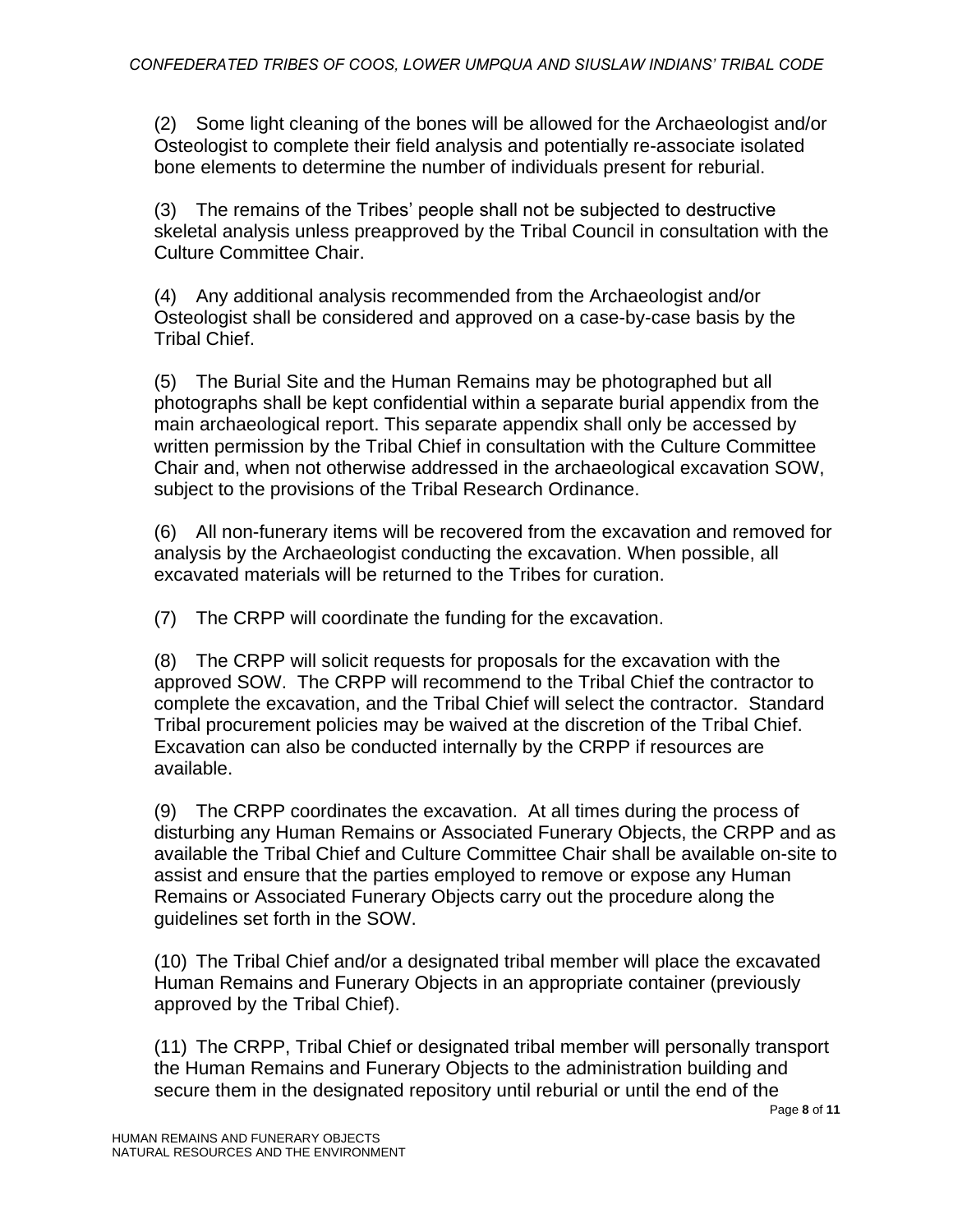waiting period required under NAGPRA for federal lands. The Tribal Chief may immediately rebury the Human Remains and Funerary Objects if the excavation is not subject to NAGPRA in conformity with 10-9-11 of this Policy.

(12) If the excavation is subject to NAGPRA, the land managing agency (federal) or CRPP places a Notice of Intended Disposition in the local newspaper at least thirty (30) days prior to reburial. Two notices are required fifteen (15) days apart. Once the thirty (30) day waiting period is over, the CRPP notifies the Tribal Chief. If the reburial location needs prior approval from the CRPP, land managing agency and/or SHPO, the CRPP coordinates this process.

## 10-9-11 Reburial

Human Remains shall be reburied, together with all Associated Funerary Objects as soon as shall be reasonably possible. The Tribal Chief and Culture Committee Chair shall coordinate the reburial with a Tribal representative of the particular tribe - Miluk Coos or Hanis Coos, Lower Umpqua, or Siuslaw - with which the Human Remains are likely associated.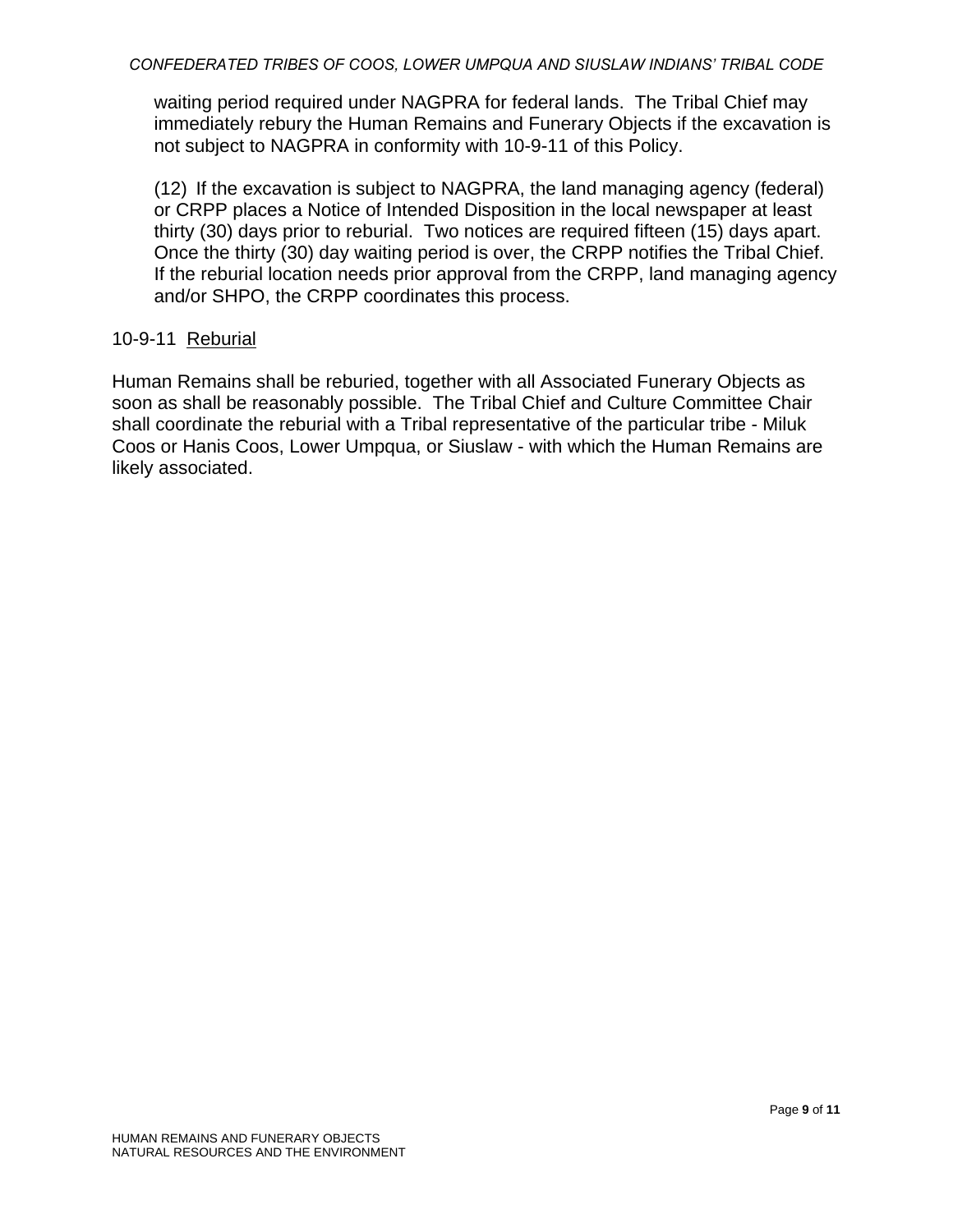# APPENDIX A

# LEGISLATIVE HISTORY AND EDITORIAL CHANGES